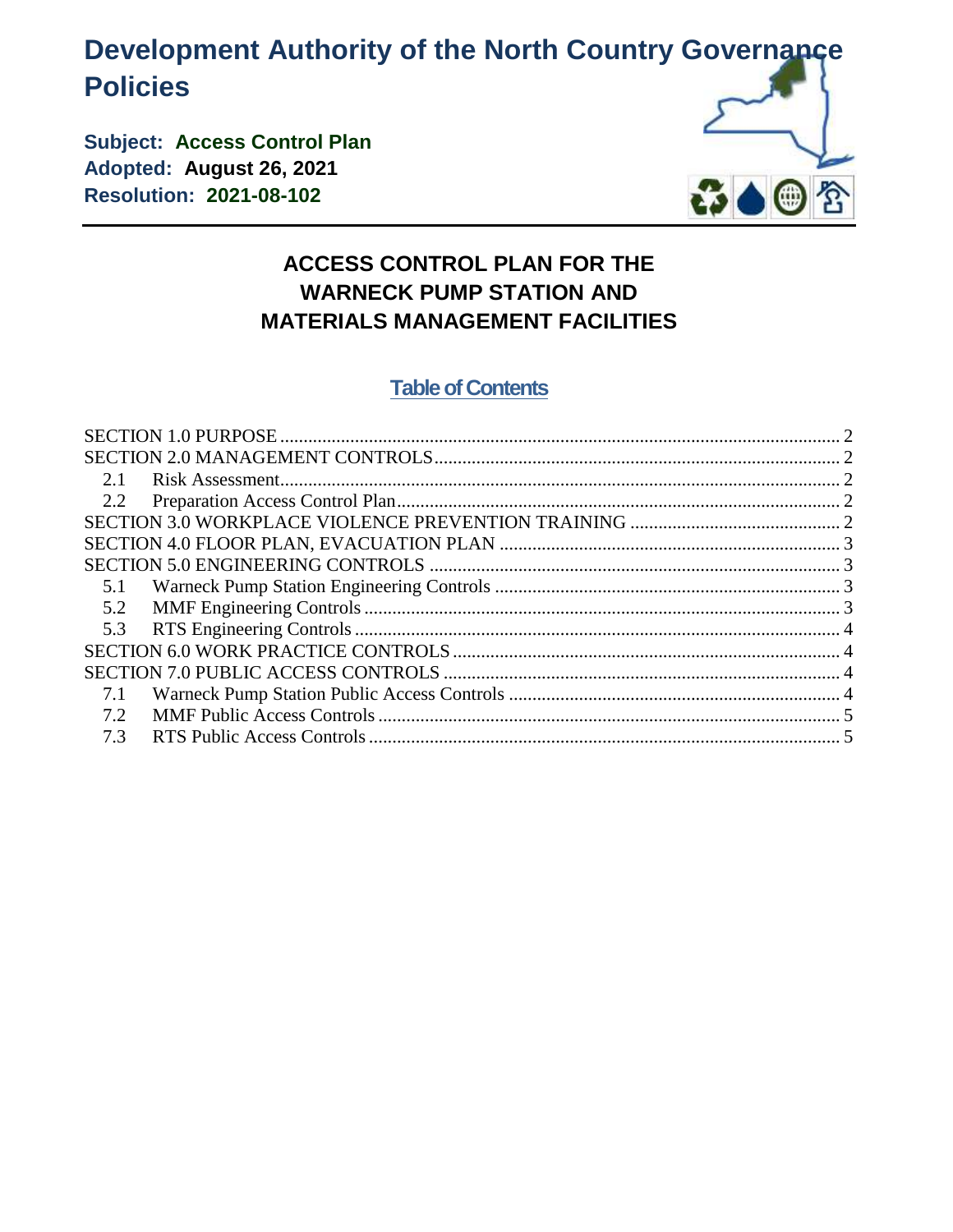#### <span id="page-1-0"></span>**SECTION 1.0 PURPOSE**

This Access Control Plan has been developed for the Warneck Pump Station (WPS), Materials Management Facility (MMF), and the Recycling Transfer Station (RTS) in order to comply with: 1) the New York State Public Employer Workplace Violence Prevention Law that went into effect on March 4, 2007, with final regulations that took effect April 29, 2009; and 2) The Development Authority of the North Country's (Authority) Workplace Violence Prevention Policy by Resolution No. 2009-08-02 on August 20, 2009.

This Access Control Plan describes the methods, procedures, and measures to be used by the Authority to establish physical and personal control measures and prevent loss, damage or compromise of assets and interruption of business activities at the WPS, MMF, and RTS. This access plan only applies to facilities that are owned by the Authority; as such leased space is not included.

## <span id="page-1-1"></span>**SECTION 2.0 MANAGEMENT CONTROLS**

# <span id="page-1-2"></span>**2.1 Risk Assessment**

As part of the Authority's Workplace Violence Prevention Policy, each division completes a Workplace Security Checklist. These checklists are completed annually by division directors. The results of the checklist are compiled by the Authority's Director of Human Resources and reviewed by the Authority's Safety Committee for recommended actions.

#### <span id="page-1-3"></span>**2.2 Preparation Access Control Plan**

A person knowledgeable with the access features at the facilities will prepare, as well as maintain, the Access Control Plan. Once the plan is completed, it will be maintained in OnBase. This Access Control Plan is to be made accessible to all employees and coordinated with local law enforcement. This document will be reviewed and updated annually or when a task is added or changed.

#### <span id="page-1-4"></span>**SECTION 3.0 WORKPLACE VIOLENCE PREVENTION TRAINING**

Workplace Violence Prevention Training must be provided to all employees and a record must be kept of such training. This training must address the following topics:

- **1.** Components of access control plan
- **2.** Engineering controls instituted at the workplace
- **3.** Work practice controls instituted at the workplace
- **4.** Techniques to use in potentially volatile situations
- **5.** How to anticipate/read behavior
- **6.** Procedures to follow after an incident
- **7.** Periodic refresher for on-site procedures
- **8.** Recognizing substance abuse/paraphernalia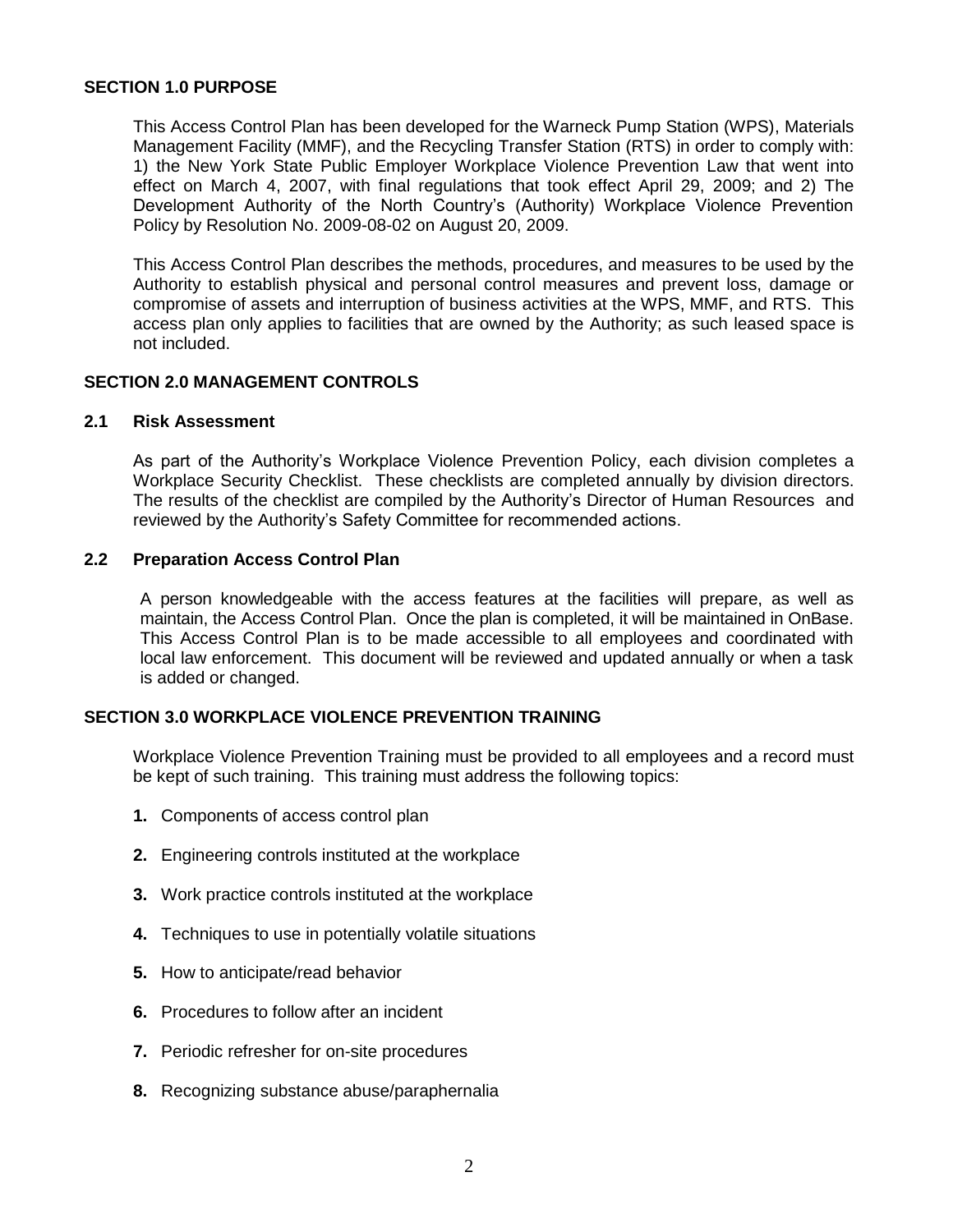## <span id="page-2-0"></span>**SECTION 4.0 FLOOR PLAN, EVACUATION PLAN**

Emergency evacuation plans shall be posted near the exits of all offices and work areas at the WPS, MMF, and RTS. These plans show the general layout of the building floor plan and locations of exits, fire extinguishers, and pull stations.

All facilities shall have documented procedures for employees to follow in the event of an emergency situation and/or evacuation. Procedures and gathering points are included in the Health and Safety Manual reviewed by all employees. An annual evacuation drill shall be performed to ensure employee preparedness should an emergency situation arise.

#### <span id="page-2-1"></span>**SECTION 5.0 ENGINEERING CONTROLS**

#### <span id="page-2-2"></span>**5.1 Warneck Pump Station Engineering Controls**

With the exception of the front parking area, the WPS perimeter is completely enclosed with security fencing, having only one power entry gate. The access gate is kept closed at the facility. Access to the main entrance door at the WPS is controlled through a magnetic lock keypad. Personal codes are specific to employees, allowing for monitoring of access to the facility after business hours. Other doors are locked and the Water Quality Lead Operator maintains a list of employees that have been assigned a key to the facility.

The parking lot is well lit from sunset to sunrise. A closed circuit monitor located inside the administrative office displays the parking lot. The building is equipped with magnetic door closures, as well as motion detectors in the SCADA room and the operator room which will set off the alarm once the security system is activated. The first employee to arrive and last employee to leave at the end of business hours is responsible for activating the security control panel located at the main entrance to the facility. Once the system is activated, it will automatically call Rapid Response Monitoring of Syracuse, who is sub-contracted by Alltech Integrations Inc. when an alarm is triggered. Rapid Response will then dispatch emergency services based on our emergency call protocol and the type of alarm.

To enhance current facility controls, security video cameras have been added to the facility. These cameras are capable of recording activities at the site and are positioned to monitor critically sensitive areas.

# <span id="page-2-3"></span>**5.2 MMF Engineering Controls**

The Access Control Facility (ACF) / Operations & Maintenance (O&M) buildings at the MMF have electronic door locks at all entrance points and alarm panel touch pads inside the main entrance at each facility. The alarm touch pads require personal codes to access the facility. Employees are given access by the Division Director and the Lead Mechanic manages the day-to-day oversight of the system. The Lead Mechanic will maintain a list of personnel that have been provided with keys or access codes. The personal codes allow for tracking which employees enter buildings after business hours. Select employees, designated by the Division Director, possess keys to override the electronic key pads in case of malfunction. Security Plus is automatically notified when an alarm is set off and dispatches the appropriate emergency services.

The facility has a power entry gate to control vehicle access at the entrance to the facility on Route 177. This gate is open during business hours. Personnel working after hours are able to exit the facility by driving up to the gate which will automatically open and close after they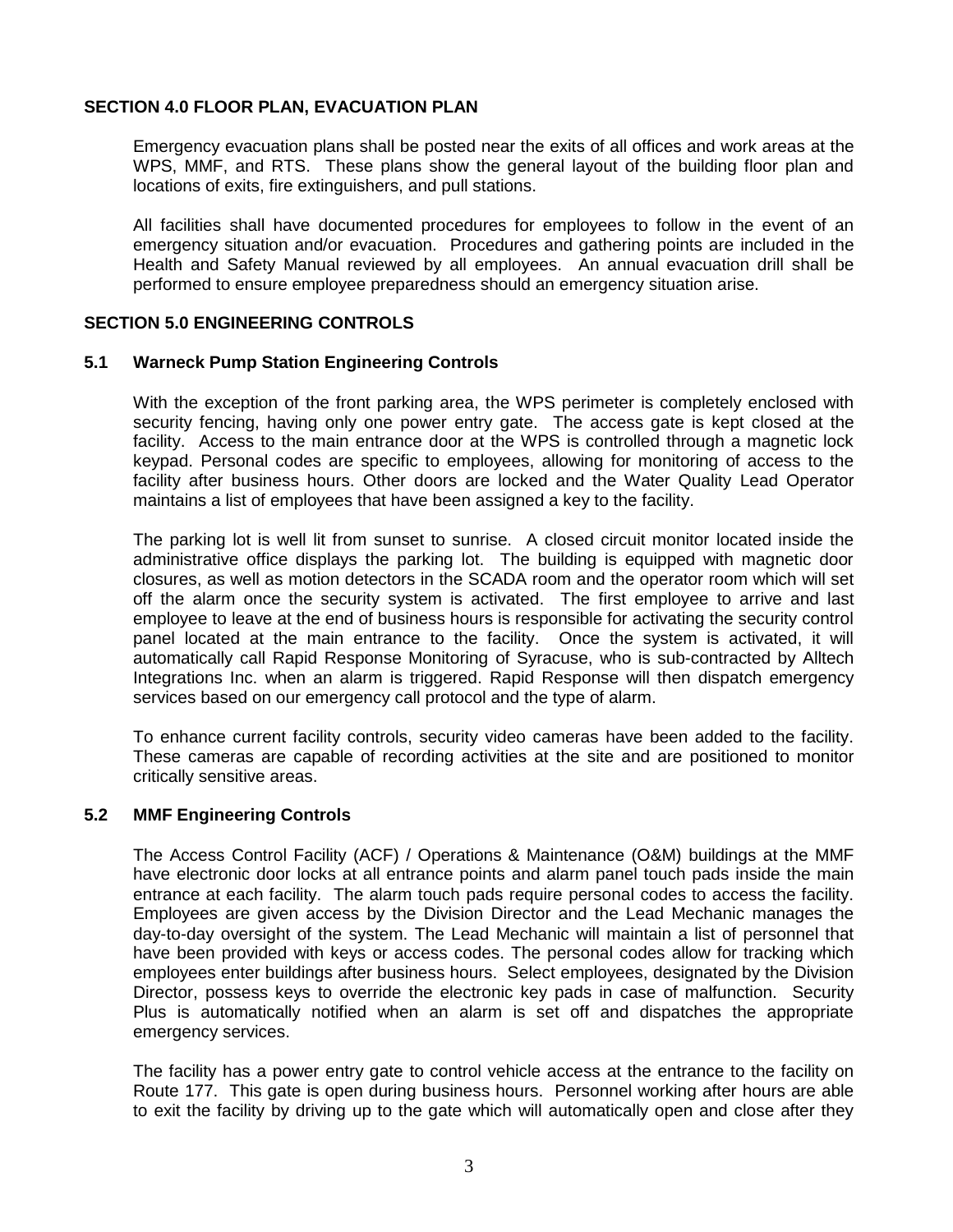have exited the site. The last employee leaving the O&M building activates the security system. The parking lot is well lit between sunset and sunrise.

To enhance current facility controls, security video cameras are located throughout the facility. These cameras record activity at the site and are positioned to monitor critically sensitive areas.

# <span id="page-3-0"></span>**5.3 RTS Engineering Controls**

The RTS has several buildings including a main office building which includes a shop and maintenance area, processing/operations building, and cold storage buildings. When the facility is operational there are two to three employees that typically work at the facility. These employees operate equipment including the loader that feeds the compactor and a book debinding machine; and perform office work on computers located in the main office building. The main office building is equipped with two electronic door locks and keypads: one is located at the front main entrance door and one is located on the side door. There is no security alarm. Employees are given access by the Division Director and the Lead Mechanic manages the day-to-day oversight of the system. The Lead Mechanic will maintain a list of personnel that have been provided with keys or access codes. The personal codes allow for tracking which employees enter buildings after business hours.

The facility has a simple access gate at the main entrance to prevent vehicular traffic after hours. This gate is open during business hours. The first employee entering the facility opens the gate and the last employee leaving the facility closes the gate, which is locked with a padlock. There is no parking lot lighting and minimal lighting around the buildings and entrance doors.

To enhance current facility controls, four security video cameras are located throughout the facility. These cameras record activity at the site and are positioned to monitor critically sensitive areas.

# <span id="page-3-1"></span>**SECTION 6.0 WORK PRACTICE CONTROLS**

Most employees should have only a computer, paperwork, and basic office supplies on their desk. Files containing sensitive information should not be left unattended on desks, especially over night. Warneck Pump Station and MMF facilities use an internal phone system as a means of secure communication among personnel of the Authority. Communication at the RTS is via cell phones only.

Office, shop, or other working areas should not have obstructed exits; any slight obstruction must be removed. Emergency phone numbers for 911 and Verisk 3E are posted near phones.

# <span id="page-3-2"></span>**SECTION 7.0 PUBLIC ACCESS CONTROLS**

#### <span id="page-3-3"></span>**7.1 Warneck Pump Station Public Access Controls**

Visitors (all Authority and non-Authority employees) must use the main secure entrance that is opened electronically by the Administrative Associate, upon the visitor announcing themselves through the intercom placed by the door. There is a reception area, there is a glass partition separating visitors from the Administrative Associate. Employees receiving visitors shall notify the Administrative Associate in advance. The Administrative Associate will maintain a log of visitors entering the facility which will include the visitor's name, date, time of arrival/departure.